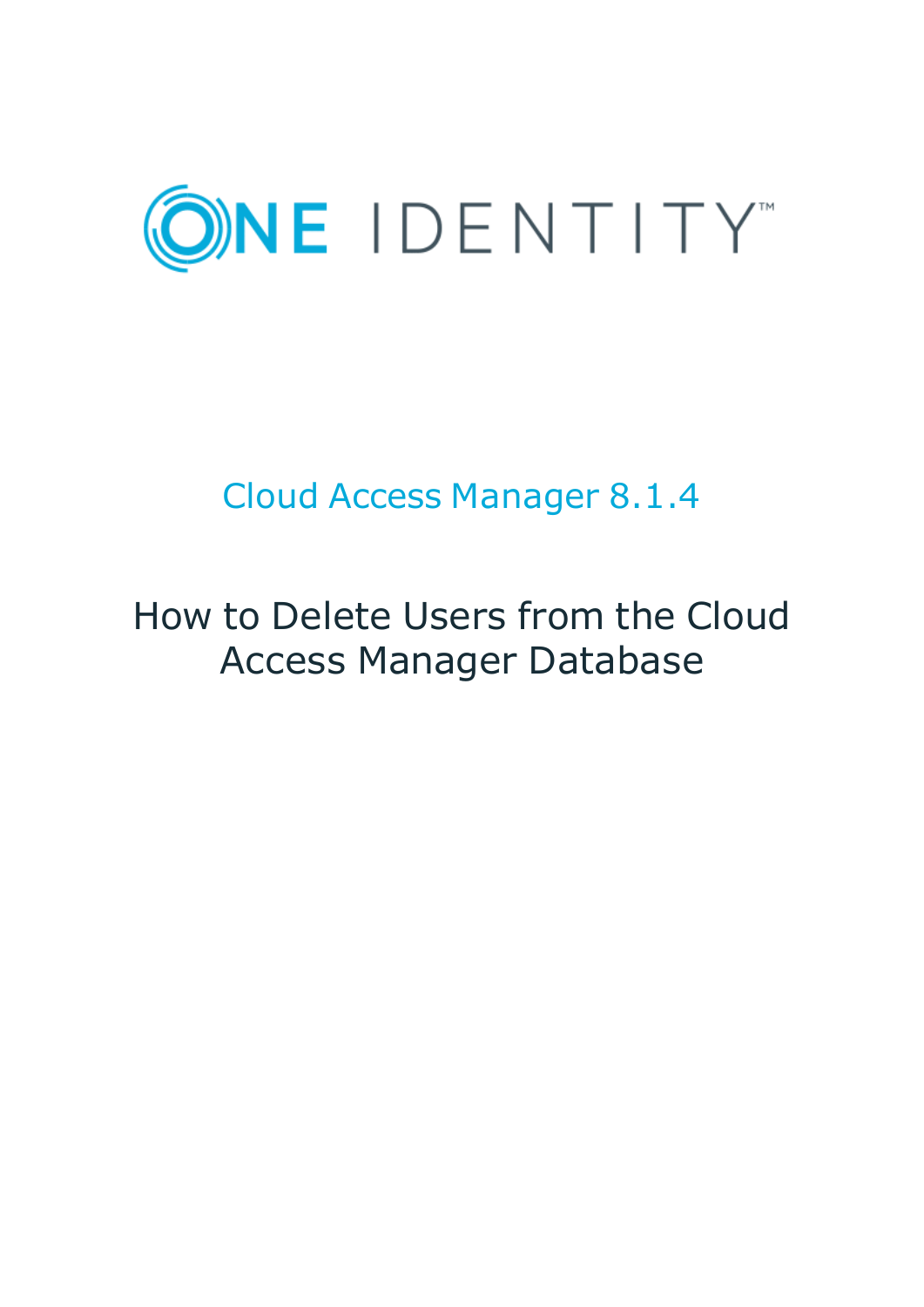### **Copyright 2018 One Identity LLC.**

#### **ALL RIGHTS RESERVED.**

This guide contains proprietary information protected by copyright. The software described in this guide is furnished under a software license or nondisclosure agreement. This software may be used or copied only in accordance with the terms of the applicable agreement. No part of this guide may be reproduced or transmitted in any form or by any means, electronic or mechanical, including photocopying and recording for any purpose other than the purchaser's personal use without the written permission of One Identity LLC .

The information in this document is provided in connection with One Identity products. No license, express or implied, by estoppel or otherwise, to any intellectual property right is granted by this document or in connection with the sale of One Identity LLC products. EXCEPT AS SET FORTH IN THE TERMS AND CONDITIONS AS SPECIFIED IN THE LICENSE AGREEMENT FOR THIS PRODUCT, ONE IDENTITY ASSUMES NO LIABILITY WHATSOEVER AND DISCLAIMS ANY EXPRESS, IMPLIED OR STATUTORY WARRANTY RELATING TO ITS PRODUCTS INCLUDING, BUT NOT LIMITED TO, THE IMPLIED WARRANTY OF MERCHANTABILITY, FITNESS FOR A PARTICULAR PURPOSE, OR NON-INFRINGEMENT. IN NO EVENT SHALL ONE IDENTITY BE LIABLE FOR ANY DIRECT, INDIRECT, CONSEQUENTIAL, PUNITIVE, SPECIAL OR INCIDENTAL DAMAGES (INCLUDING, WITHOUT LIMITATION, DAMAGES FOR LOSS OF PROFITS, BUSINESS INTERRUPTION OR LOSS OF INFORMATION) ARISING OUT OF THE USE OR INABILITY TO USE THIS DOCUMENT, EVEN IF ONE IDENTITY HAS BEEN ADVISED OF THE POSSIBILITY OF SUCH DAMAGES. One Identity makes no representations or warranties with respect to the accuracy or completeness of the contents of this document and reserves the right to make changes to specifications and product descriptions at any time without notice. One Identity does not make any commitment to update the information contained in this document.

If you have any questions regarding your potential use of this material, contact:

One Identity LLC. Attn: LEGAL Dept 4 Polaris Way Aliso Viejo, CA 92656

Refer to our Web site ([http://www.OneIdentity.com](http://www.oneidentity.com/)) for regional and international office information.

#### **Patents**

One Identity is proud of our advanced technology. Patents and pending patents may apply to this product. For the most current information about applicable patents for this product, please visit our website at [http://www.OneIdentity.com/legal/patents.aspx](http://www.oneidentity.com/legal/patents.aspx).

#### **Trademarks**

One Identity and the One Identity logo are trademarks and registered trademarks of One Identity LLC. in the U.S.A. and other countries. For a complete list of One Identity trademarks, please visit our website at [www.OneIdentity.com/legal](http://www.oneidentity.com/legal). All other trademarks are the property of their respective owners.

#### **Legend**

- **WARNING: A WARNING icon indicates a potential for property damage, personal injury, or death.**
- **CAUTION: A CAUTION icon indicates potential damage to hardware or loss of data if instructions are not followed.**
- IMPORTANT, NOTE, TIP, MOBILE, or VIDEO: An information icon indicates supporting Œ information.

Cloud Access Manager How to Delete Users from the Cloud Access Manager Database Updated - November 2018 Version - 8.1.4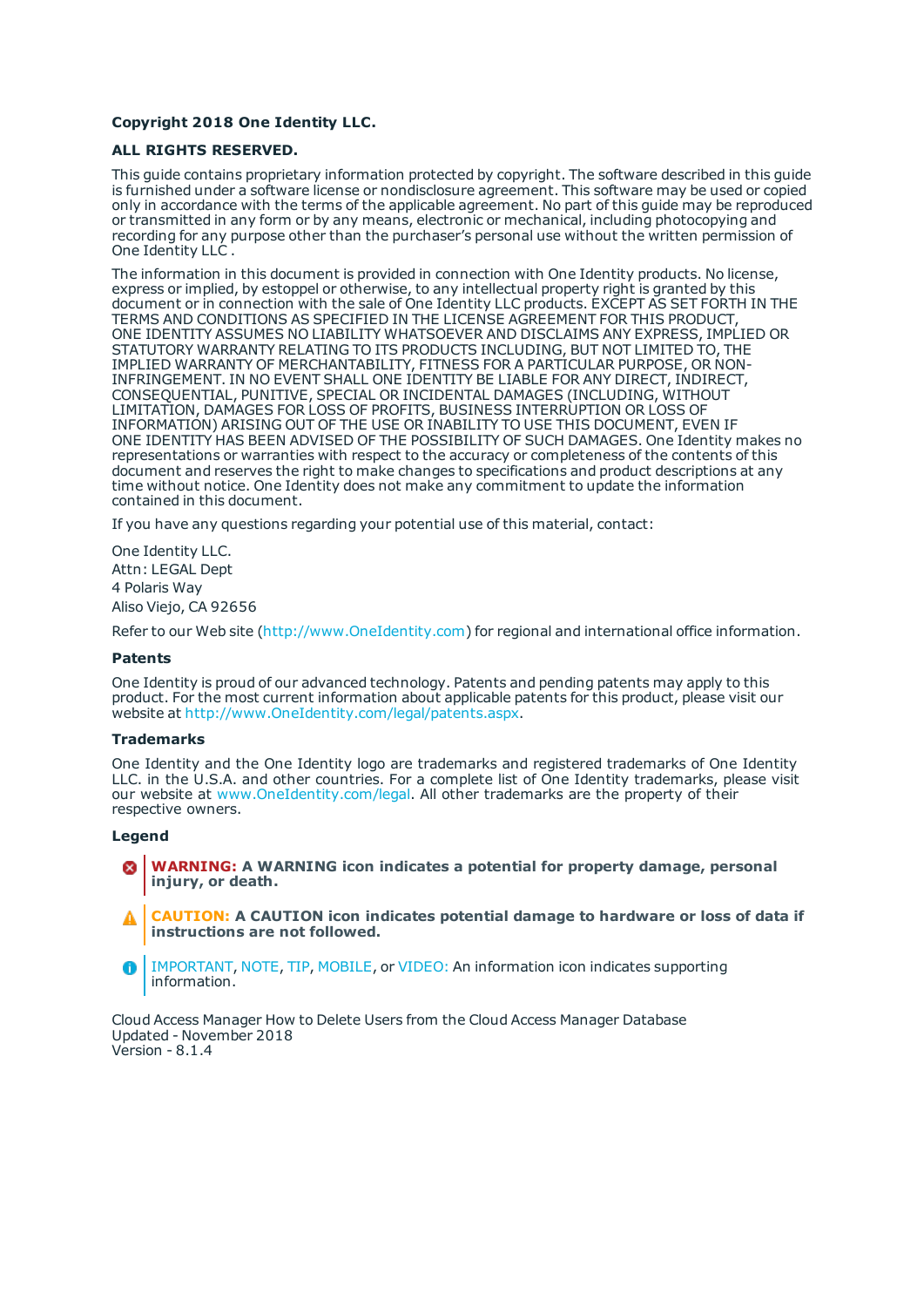### **Contents**

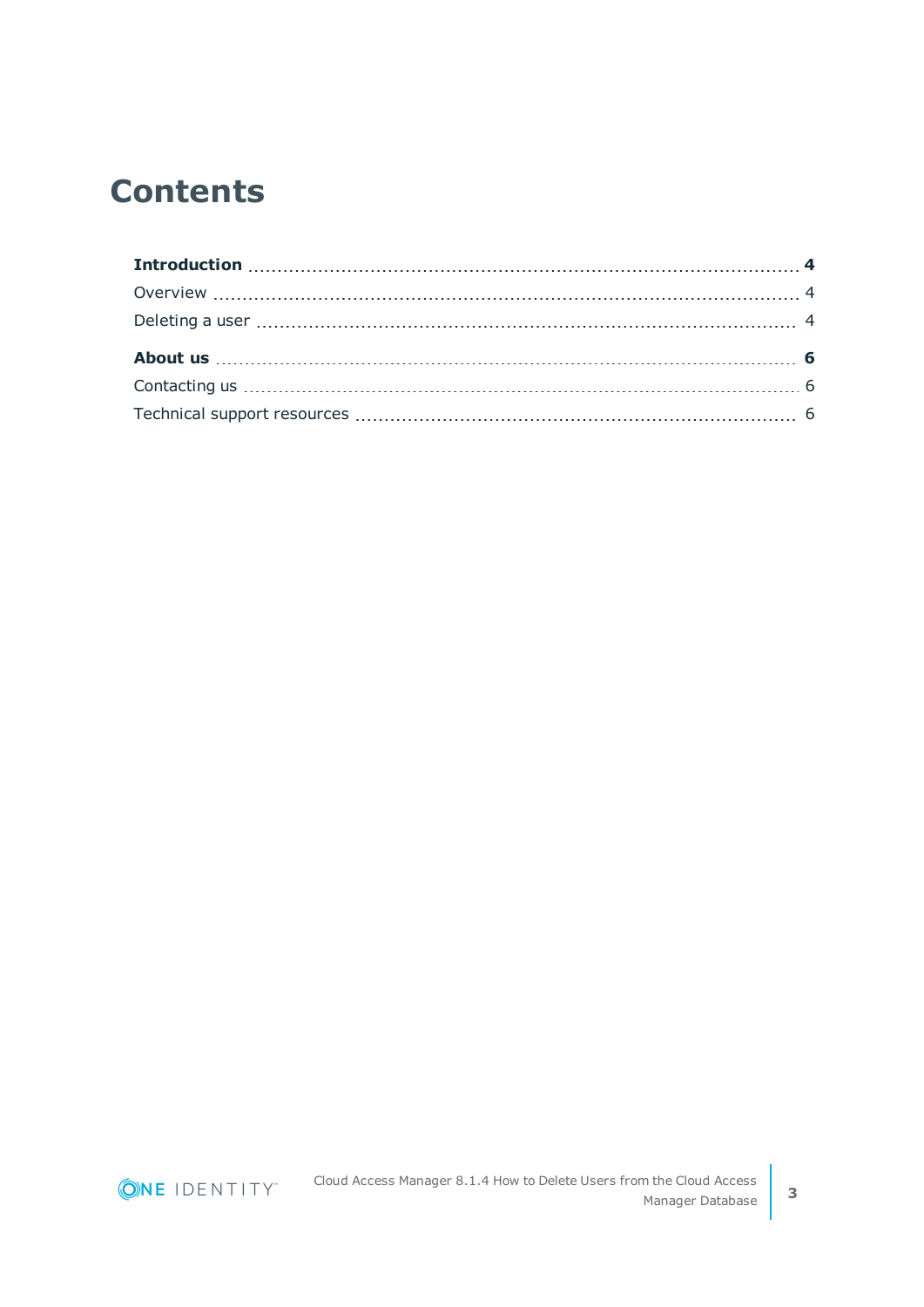# **Introduction**

<span id="page-3-1"></span><span id="page-3-0"></span>This guide describes how to delete users from the Cloud Access Manager database.

### **Overview**

You can delete users from the Cloud Access Manager database using the Delete Users page. The user is not removed from their associated authenticator, for example, Active Directory.

### <span id="page-3-2"></span>**Deleting a user**

### *How to delete a user*

- 1. Log in to the Administration Console using the desktop shortcut **Cloud Access Manager Application Portal**, then click the **Users** link in the left hand navigation menu.
- 2. Click **Delete Users**.
- 3. Use the search parameters to select the users you want to delete, then click **Search**.

You should try to be as specific as possible when you enter the search parameters to help reduce the number of search results found in the database. If you have multiple users that you want to delete, you can paste a comma separated list of complete user names into the **Search for users** field.

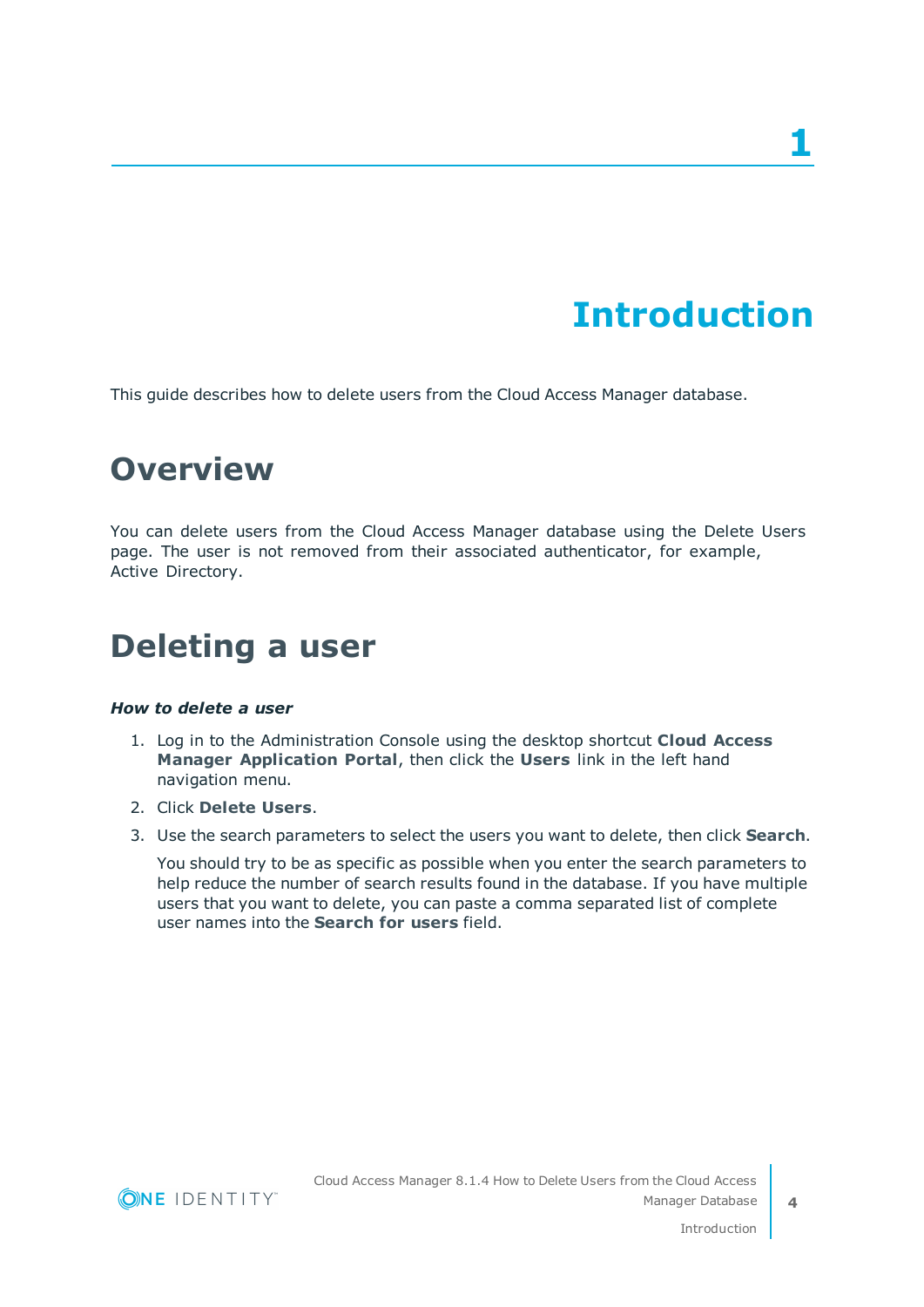| <b>Delete Users</b> |                       |                                   |                                                      | $\rightarrow$                                                                                                                                                                            |
|---------------------|-----------------------|-----------------------------------|------------------------------------------------------|------------------------------------------------------------------------------------------------------------------------------------------------------------------------------------------|
|                     | <b>User Name</b>      | Authenticator                     | <b>Last Log In Date</b>                              | If a user no longer requires access to Cloud Access Manager<br>you can delete them from the Cloud Access Manager                                                                         |
| А                   | Administrator         | <b>Microsoft Active Diretcory</b> | 10/11/17 8:49 PM (for 1 minute)                      | database.                                                                                                                                                                                |
| $\Box$              | <b>Kate Nielsen</b>   | Microsoft Active Diretcory        | 10/11/17 8:49 PM (1 minute ago)                      | Use the search parameters below to search for the user you                                                                                                                               |
| о                   | Nigel Handers         | Microsoft Active Diretcory        | 10/11/17 8:49 PM (1 minute ago)                      | want to delete.                                                                                                                                                                          |
| O                   | <b>Stuart Mughal</b>  | Microsoft Active Diretcory        | 10/11/17 8:49 PM (1 minute ago)                      | Select an authenticator                                                                                                                                                                  |
| $\Box$              | <b>Wilson Malcolm</b> | Microsoft Active Diretcory        | 10/11/17 8:47 PM (3 minutes ago)                     | All Authenticators                                                                                                                                                                       |
|                     |                       |                                   |                                                      | ۰<br>Show users who last logged in<br>Anytime<br>$\checkmark$<br>Search for users<br>Enter one or more user names<br>Enter a single partial user name or multiple complete user<br>names |
|                     |                       |                                   | Select All<br>De-Select All<br>Close<br>Delete Users | Reset<br>Search                                                                                                                                                                          |

- 4. Select the user(s) that you want to delete, then click **Delete Users**.
- 5. If Cloud Access Manager has provisioned an application account for the user, you can:
	- Delete & Deprovision
	- Delete Only
	- Cancel
- 6. Click the required option. The action is applied to the selected user(s).